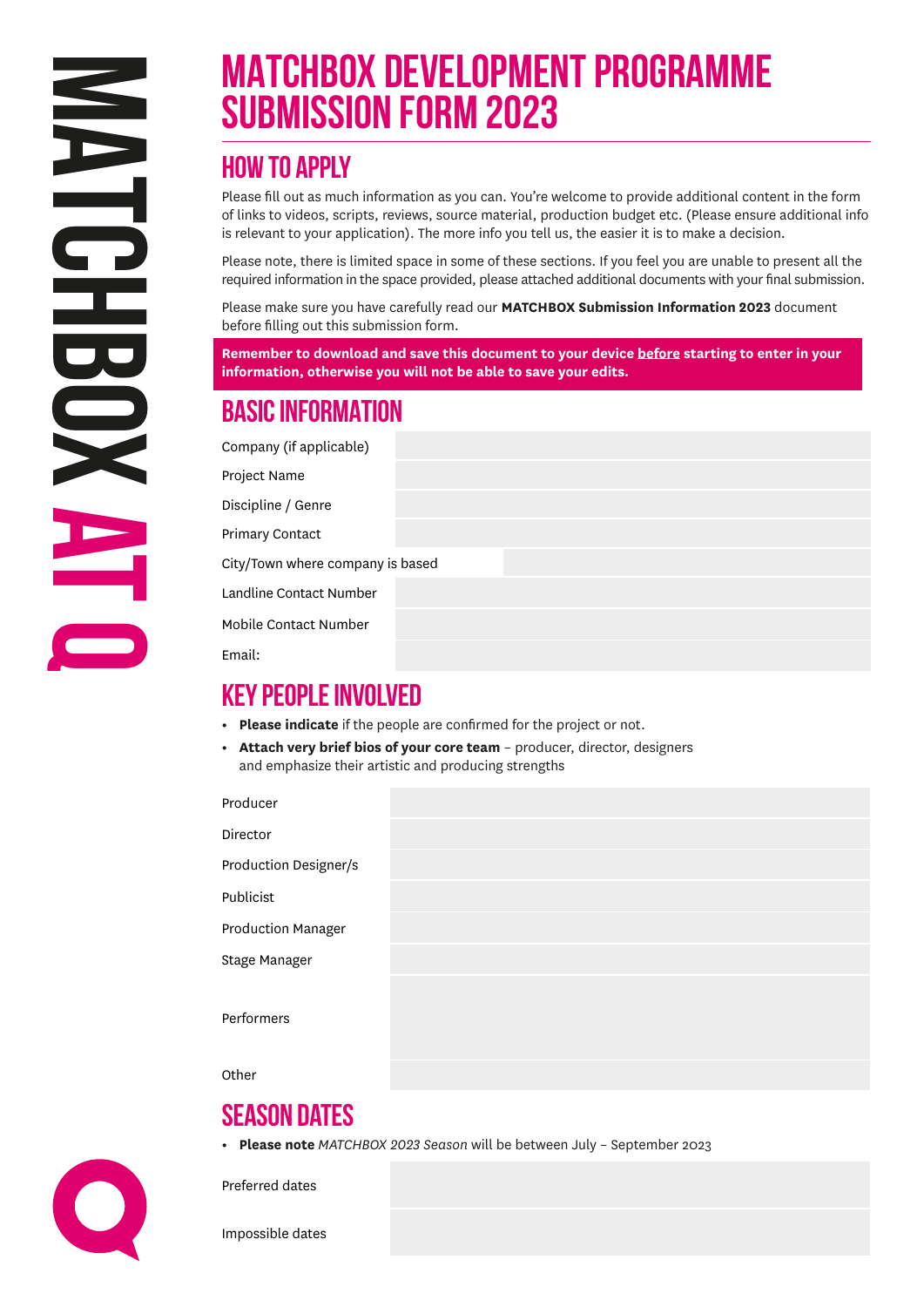$\bullet$ 

# **PROJECT DETAILS**

Background of your company and key personnel (250 words max)

#### **Pitch your idea**

#### *Things you might want to cover:*

- What is the concept and content of your show? Be as clear as you can.
- If your script already exists: What is it? What's your take on it? Do you have the rights?
- If it's a new script: What about it draws your team to it? Who's the writer? Do you have the rights?
- If it's devised, what's your seed material, who are you making it for? What concepts do you have at this stage?
- If your work is in the early stages (eg a draft script or in the initial stages of a devising process), indicate how you are approaching the development of the work (eg public readings, workshops, dramaturgy).
- What's great about your show?
- What are you hoping to achieve artistically?
- How is this furthering your artistic career or that of your company?
- Why Auckland? Why now?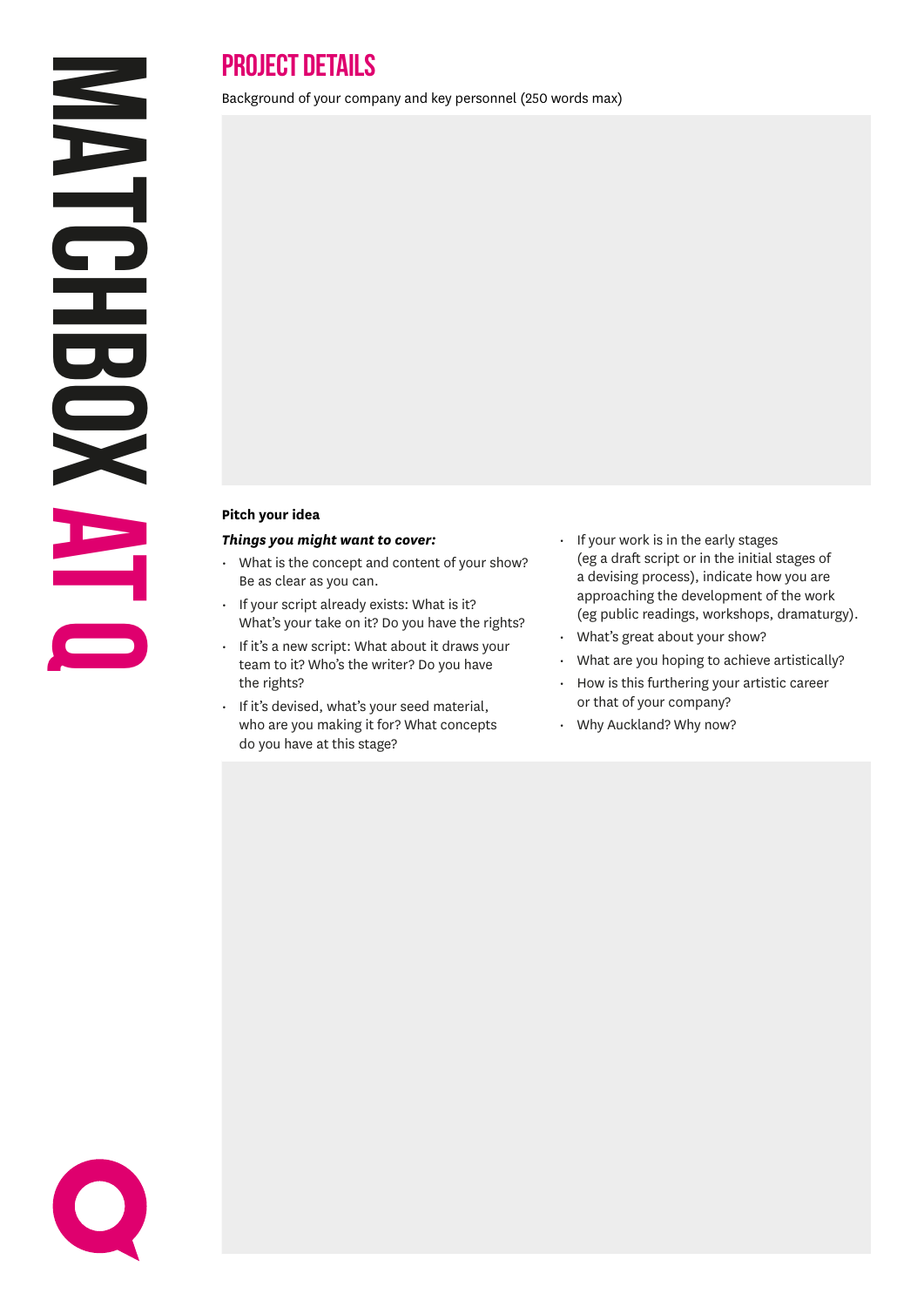How long was the season?

What was the total audience attendance number?

How many comps did you issue?

Capacity of the venue?

Average ticket price?

Do you have funding or are you applying for funding for this project? If so please provide details and when you will know the outcome.

Describe your target audiences and outline methods by which you can target them (other than posters and social media – be creative – how are your networks? Where do they like to find their information from?)

Why should someone who has never heard about this show pay their hard earned cash to buy a ticket?

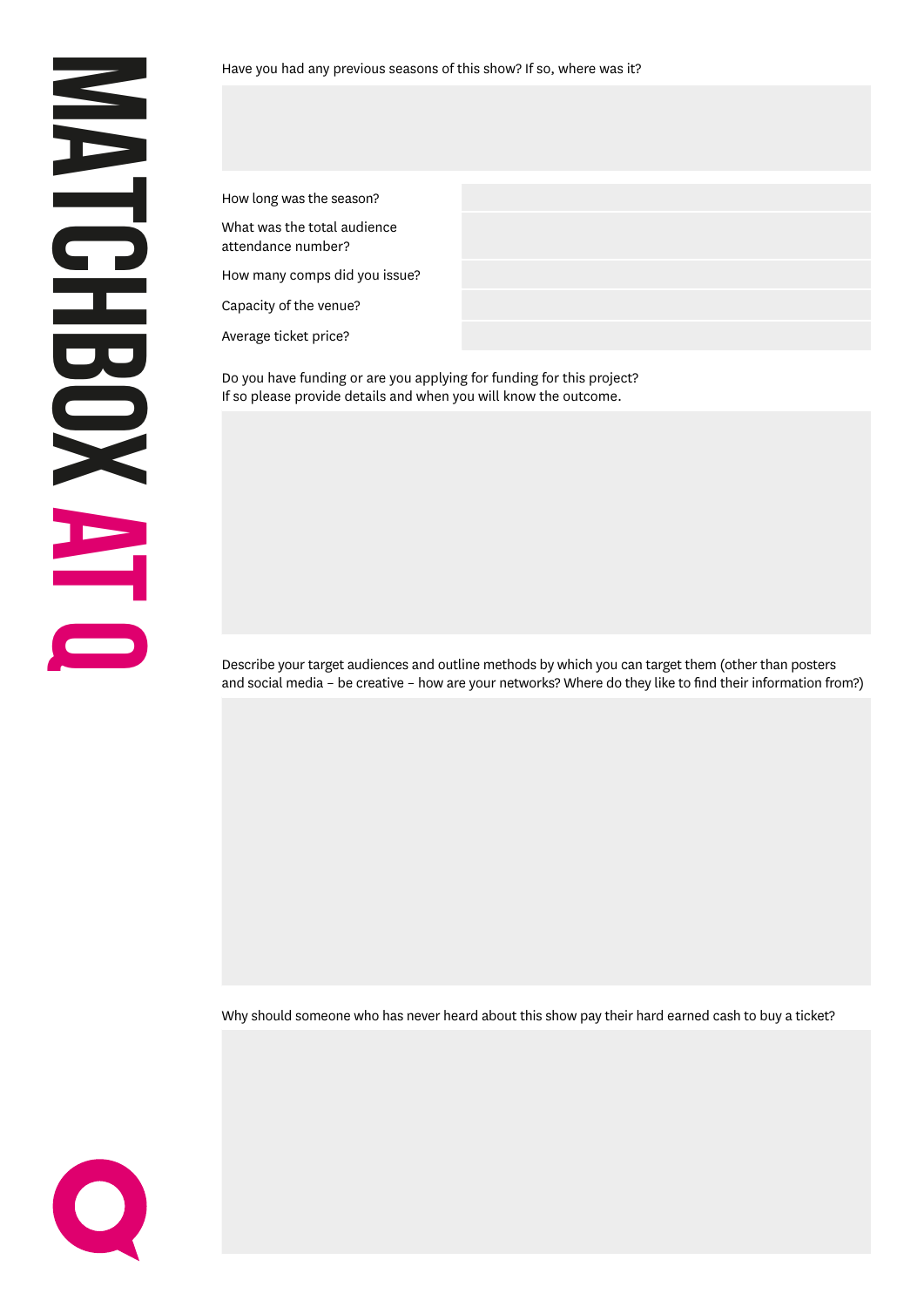Why do you want to present at Q specifically? What is it about Loft that speaks to the work? How will the design sit in the venue?

Have you discussed a season with other venues in Auckland? If so, which venues? (This is OK if you have, but it's good for us to know).

Is this season part of a tour? If so please provide details.

How long do you think you will you need to pack in? Pack out?

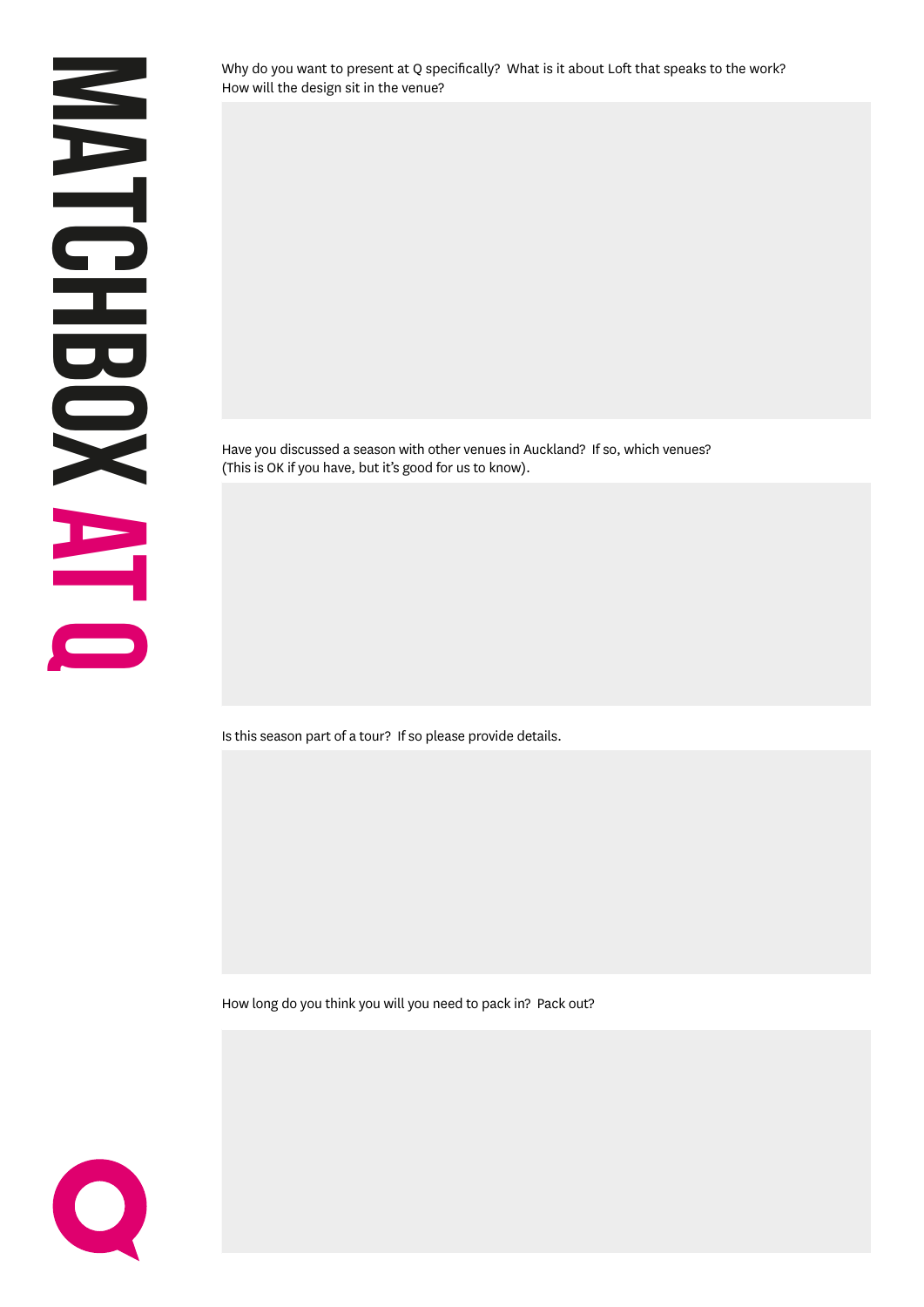Describe your set concept

Do you have any extraordinary circumstances and what are your methods to address them? *E.g. if you are based out of Auckland, explain how you are going to cover the costs of being here and cutting through an unfamiliar market. Crazy set elements? How are you going to achieve them?* 

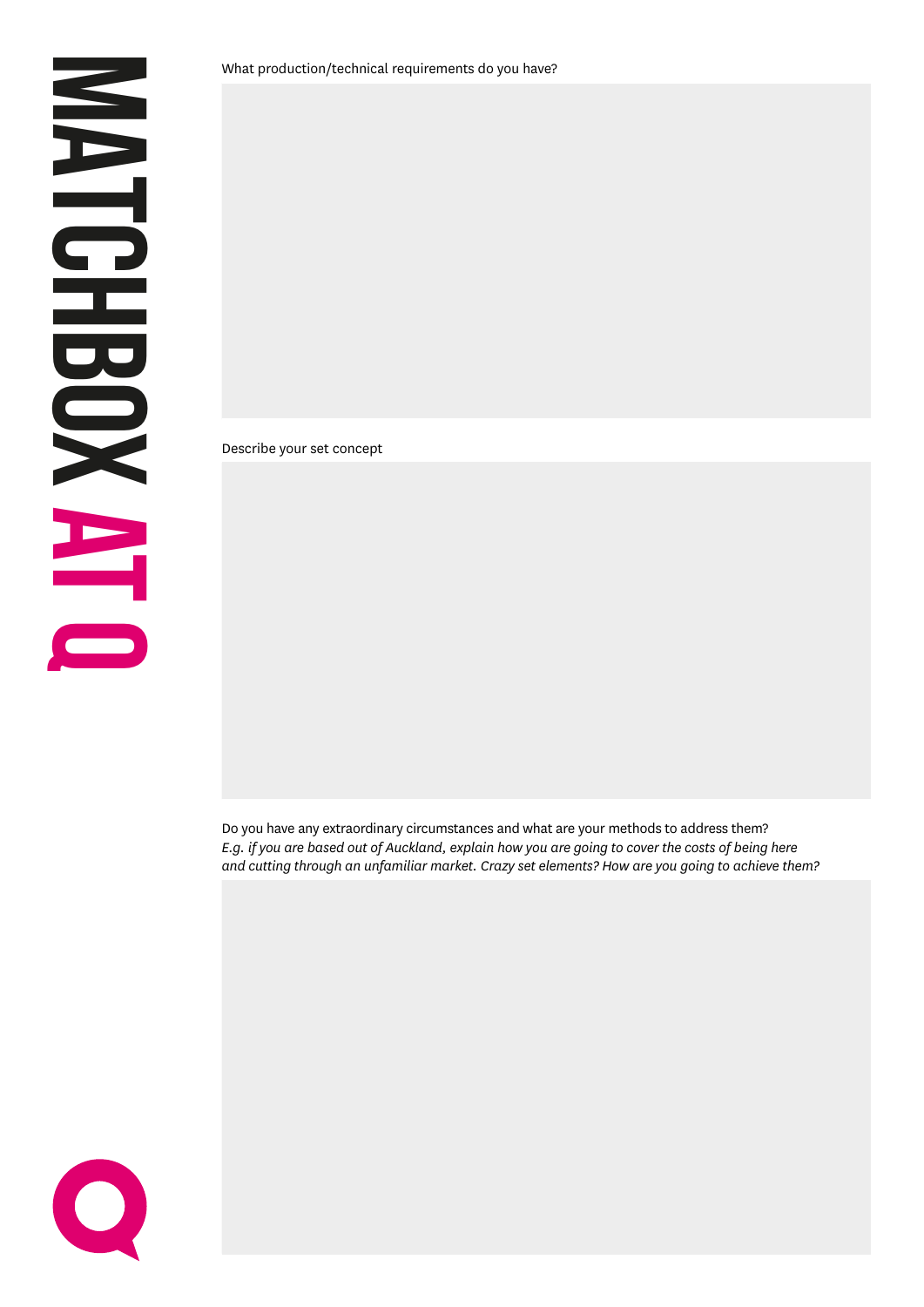What skills do you currently feel are a strong point for your company? *I.e. what you're doing that's working.*

What skills or areas do you feel your company is lacking in know how? Do you have any plans to fill these knowledge gaps?

Is there anyone we can speak to about your work? If so please provide contact details.

What was the last great performing arts experience that you had? What was it about the experience that connected with you?